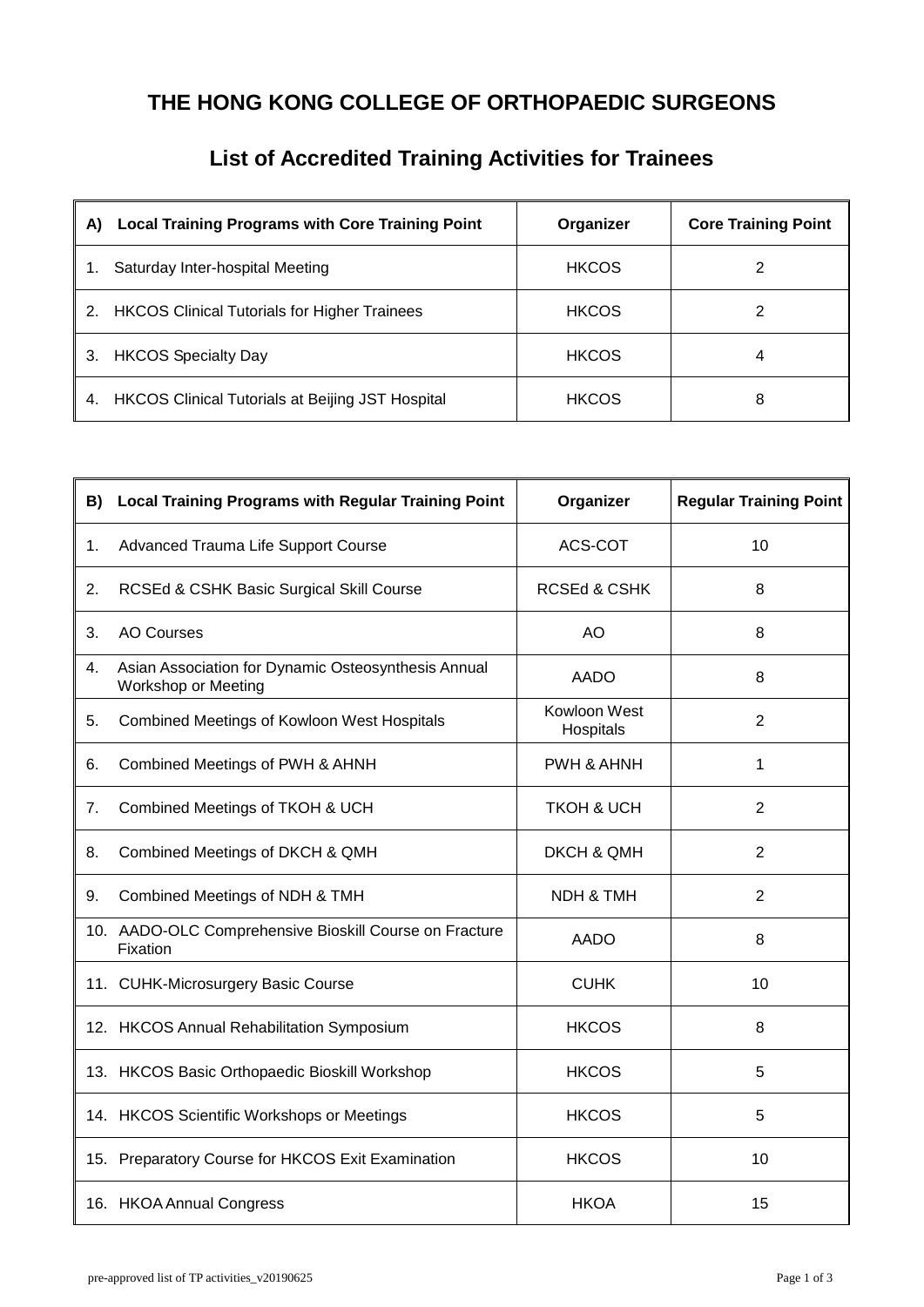| 17. HKOA Scientific Workshops or Meetings                                                        | <b>HKOA</b>                                                                | 5                                    |
|--------------------------------------------------------------------------------------------------|----------------------------------------------------------------------------|--------------------------------------|
| 18. HKSSH Annual Congress                                                                        | <b>HKSSH</b>                                                               | 8                                    |
| 19. HKSSH Workshops or Meetings                                                                  | <b>HKSSH</b>                                                               | 5                                    |
| 20. Hong Kong Association of Sports Medicine & Sports<br>Sciences Annual Workshop or Meeting     | Hong Kong<br>Association of Sports<br>Medicine & Sports<br><b>Sciences</b> | 5                                    |
| 21. Hong Kong International Orthopaedic Forum                                                    | <b>HKU</b>                                                                 | 8                                    |
| 22. Lectures by visiting professors of a university, hospital,<br><b>HKOA or HKCOS</b>           | University/ Hospital,<br><b>HKOA/HKCOS</b>                                 | $1*$<br>(per 1 hour lecture)         |
| 23. APOS & HKSH & UH Orthopaedic Clinical Meeting -<br>Teleconference between HKSH and UH        | APOS & HKSH & UH                                                           | $\overline{2}$                       |
| 24. HKOA Sports Medicine Chapter Trimonthly Meetings                                             | <b>HKOA - Sports</b><br><b>Medicine Chapter</b>                            | 2                                    |
| 25. Regular Academic/Professional Meetings of the<br>Association of Private Orthopaedic Surgeons | <b>APOS</b>                                                                | 2                                    |
| 26. Basic Sciences & Anatomy Course for<br>FRCSED(ORTHO)/FHKCOS Examination                      | <b>HKU</b>                                                                 | 8                                    |
| 27. Acute & Definitive Management of Unstable Pelvic<br><b>Injuries Course</b>                   | <b>QEH - MDSSC</b>                                                         | Lecture: 2<br>Simulation Workshop: 3 |

*\*If the lecture is part of a symposium / congress / workshop / forum which has been accorded Training point(s) as a whole, then there will be no additional Training point(s).*

|             | C) Overseas Training Programs with Regular Training<br>Point               | Organizer    | <b>Regular Training Point</b> |
|-------------|----------------------------------------------------------------------------|--------------|-------------------------------|
| $1_{\cdot}$ | American Academy of Orthopaedic Surgeons (AAOS)<br><b>Annual Meeting</b>   | <b>AAOS</b>  | 15                            |
| 2.          | Chinese Orthopaedic Association (COA) Annual Meeting                       | COA          | 15                            |
| 3.          | British Orthopaedic Association (BOA) Annual Congress                      | <b>BOA</b>   | 8                             |
| 4.          | Canadian Orthopaedic Association (COA) Annual<br>Congress                  | COA          | 8                             |
| 5.          | Australian Orthopaedic Association (AOA) Annual Scientific<br>Meeting      | <b>AOA</b>   | 8                             |
| 6.          | Japanese Orthopaedic Association (JOA) Annual<br>Congress                  | <b>JOA</b>   | 8                             |
| 7.          | Asian Pacific Orthopaedic Association (APOA) - Main<br>Congress            | <b>APOA</b>  | 8                             |
| 8.          | Asian Pacific Orthopaedic Association (APOA) -<br><b>Sectional Meeting</b> | <b>APOA</b>  | 8                             |
|             | 9. ASEAN Orthopaedic Association (AOA) Meeting                             | <b>AOA</b>   | 8                             |
|             | 10. American Orthopaedic Association (AOA) Meeting                         | <b>AOA</b>   | 8                             |
|             | 11. SICOT Main Congress                                                    | <b>SICOT</b> | 8                             |
|             | 12. Chinese Speaking Orthopaedic Society (CSOS) Scientific<br>Congress     | <b>CSOS</b>  | 8                             |